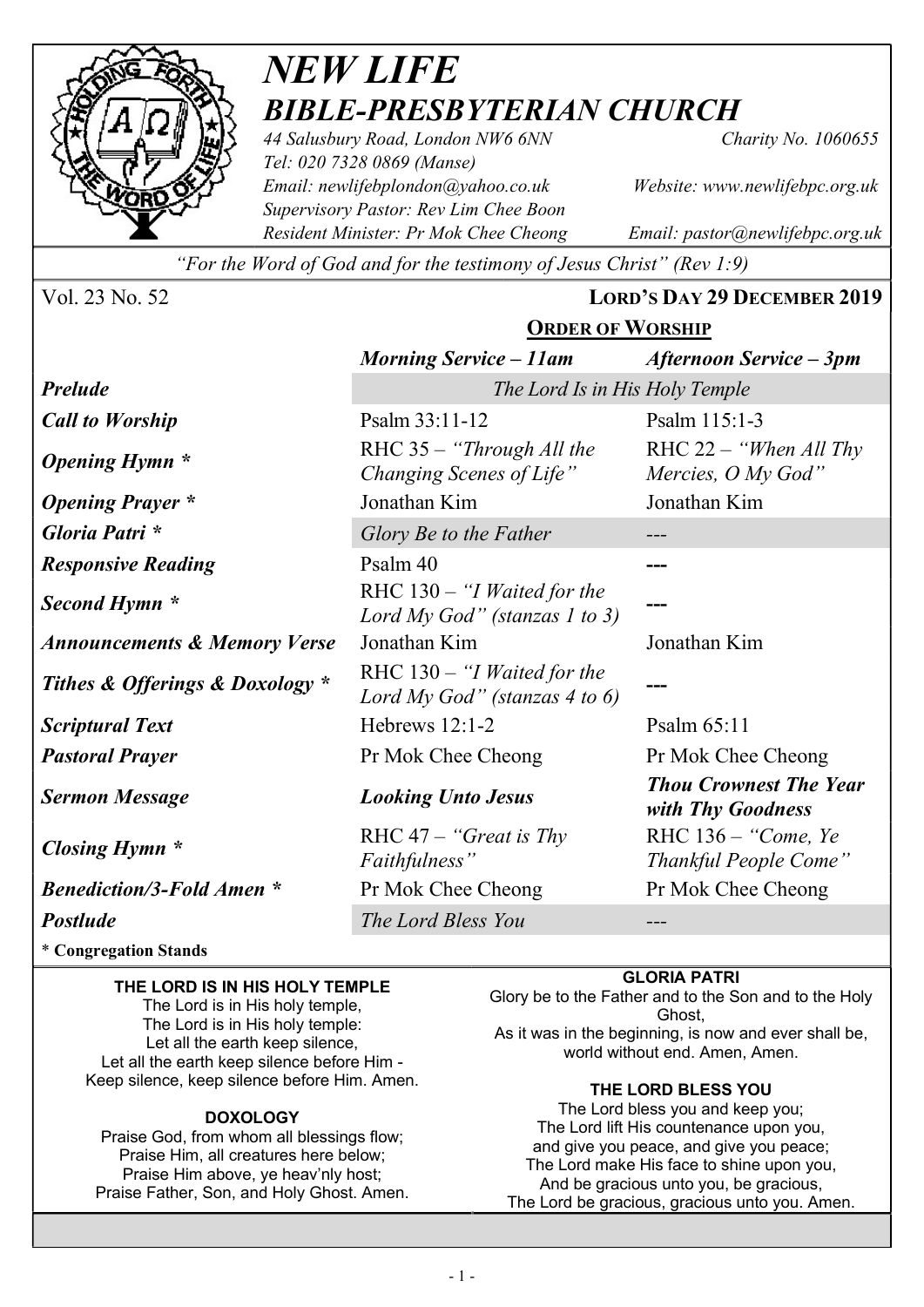# SELF-EXAMINATION EXPLAINED

Examine yourselves, whether ye be in the faith; prove your own selves. Know ye not your own selves, how that Jesus Christ is in you, except ye be reprobates? (2 Cor 13:5)

Self-examination is a duty of great importance. It is negotiating with one's own heart: "I commune with mine own heart" (Psa 77:6). David did put interrogatories<sup>1</sup> to himself. Self-examination [means] setting up a court in [your] conscience and keeping a register there that by strict scrutiny<sup>2</sup> a man may know how things stand be- tween God and his own soul. Self-examination is a spiritual inquisition, a bringing one's self to trial. A good Christian doth, as it were, begin the Day of Judgment here in his own soul.

Self-searching is a heart-anatomy. As a surgeon, when he makes a dissection in the body, discovers the intestina—the inward parts, the heart, liver, arteries—so a Christian anatomizeth himself. He searcheth what is flesh and what is spirit, what is sin and what is grace. "My spirit made diligent search" (Psa 77:6). As the woman in the Gospel [of Luke] did light a candle and search for her lost groat<sup>3</sup> (Luk 15:8), so conscience "is the candle of the LORD" (Pro 20:27). By the light of this candle, a Christian must search his soul if he can find any grace there.

The rule by which a Christian must try himself is the Word of God. Fancy<sup>4</sup> and opinion are false rules to go by. We must judge of our spiritual condition by the canon of Scripture. David calls this "a lamp unto his feet" (Psa 119:105). Let the Word be the umpire<sup>5</sup> to decide the controversy whether we have grace or no. We judge colors by the sun; so, we must judge the estate of souls by the light of Scripture.

Self-examination is a great, incumbent<sup>6</sup> duty. It requires self-excitation<sup>7</sup>. It cannot possibly be done without offering violence<sup>8</sup> to ourselves. The duty in itself is difficult because,

1. It is a work of self-reflection: it lies most with the heart. It is hard to look inward. External acts of religion are easy to achieve. To lift up the eye to heaven, to bow the knee, to read a prayer—this requires no more labor than for a Catholic to count his beads; but to examine a man's self, to turn in upon his own soul, to take the heart as a watch all in pieces to see what is defective is not easy. Reflective acts are hardest. The eve can see everything but itself. It is easy to spy the faults of others, but...

 $2$  scrutiny – examining something closely.

 $<sup>1</sup>$  interrogatories – Law: questions put to a person that must be answered under oath.</sup>

 $3$  groat – English silver coin issued 1351-1662, worth four pennies.

 $4$  fancy – imagination.

 $5$  umpire – third person called upon to decide a matter.

 $6$  incumbent – necessary as an obligation.

 $7$  self-excitation – motivating one's self; stirring up one's self.

 $8$  violence – not physical injury, but intensity of emotion, strength, passion.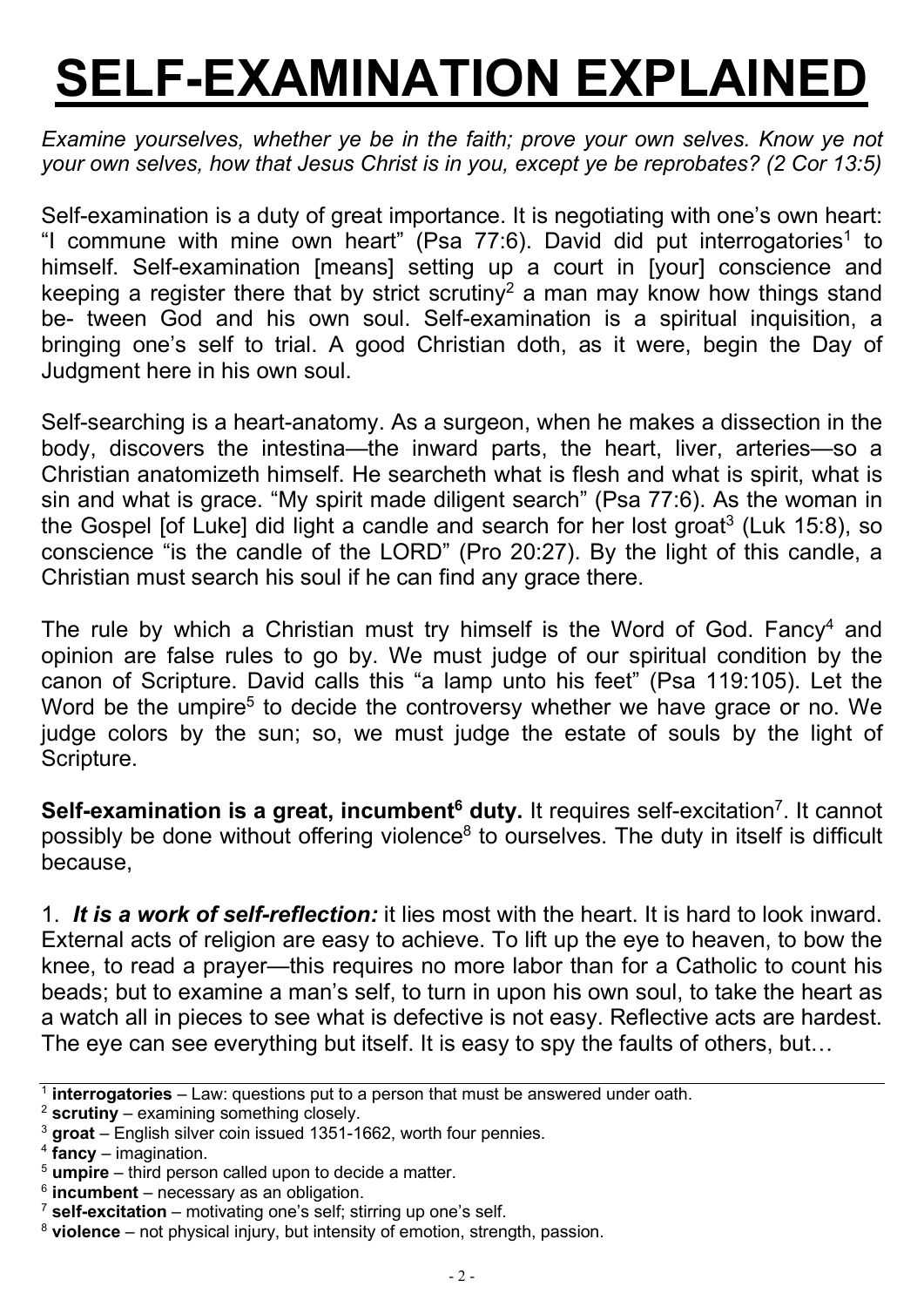hard to find out our own.

2. It is difficult because of self-love. As ignorance blinds, so self-love flatters. Every man is ready to think the best of himself. What Solo- mon saith of love to our neighbor is most true of self-love: it "hides a multitude of evil" (Pro 10:12). A man looking upon himself in the mirror of self-love [finds that] his virtues appear greater than they are and his sins lesser. Self-love makes one excuse what is amiss<sup>9</sup> rather than examine it (Exo 4:3).

As examination is in itself difficult, so it is a work that we are not easily brought to. That which causeth a backwardness<sup>10</sup> to self- examination is,

1. They are conscious of guilt. Sin clamors inwardly, and men are loth<sup>11</sup> to look into their hearts, lest they should find that which should trouble them. It is little pleasure to read the handwriting on the wall of conscience (See Daniel 5:27). Tradesmen that are sinking in their estates are loth to look over their books or cast up their ac- counts, lest they should find their estates low. [Likewise, many Chris- tians] loth to look into their guilty hearts, lest they should find some- thing there that should affright them, as Moses was affrighted at the sight of the rod turned into a serpent (Exo 4:3).

2. They have foolish, presumptuous<sup>12</sup> hopes. They fancy their estate to be good; and while they weigh themselves in the balance of presumption, they pass for current<sup>13</sup>. Many take their salvation on trust<sup>14</sup>. The foolish virgins thought they had oil in their lamps, as well as the wise (Mat 25). Some are not sure of their salvation, but secure. If one were to buy a piece of land, he would not take it upon trust, but examine the title. How confident are some of salvation, yet never examine their title to heaven!

3. They rest in the good opinion of others. How vain is that! Alas, one may be gold and pearl in the eye of others, yet God may judge him reprobate<sup>15</sup> silver. Others may think him a saint, and God may write him down in His black-book. Judas was looked upon by the rest of the apostles as a true believer. They would have been ready to have given their hands to this certificate<sup>16</sup>, yet he was a traitor. Standers by can but see the outward behavior; they cannot tell what evil is in the heart. Fair streams may run on the top of a river, but vermin<sup>17</sup> may lay at the bottom.

4. They do not believe Scripture. The Scripture saith, "The heart is deceitful above all things" (Jer 17:9). Solomon said there were four things too wonderful for him that he could not know (Pro 30:19). He might have added a fifth: the way of man's heart. The heart is the greatest impostor. It will be ready to put one off with seeming grace, instead of saving [grace]. The heart will persuade that a slight tear is repentance [and] a lazy…

 $\sqrt{9}$  amiss – wrong; out of order.

 $10$  backwardness – mental attitude of opposition or dislike.

 $11$  loth – unwilling.

 $12$  presumptuous – supposing something to be the case without proof.

 $13$  pass for current – are considered truth and authentic.

<sup>&</sup>lt;sup>14</sup> trust – that is, trust in themselves, not Christ.

<sup>&</sup>lt;sup>15</sup> reprobate – weighed and found lacking; rejected.

 $16$  given...certificate – act of responsible persons providing evidence for something.

 $17$  vermin – animals of a loathsome appearance or character, originally applied to reptiles and slinking animal.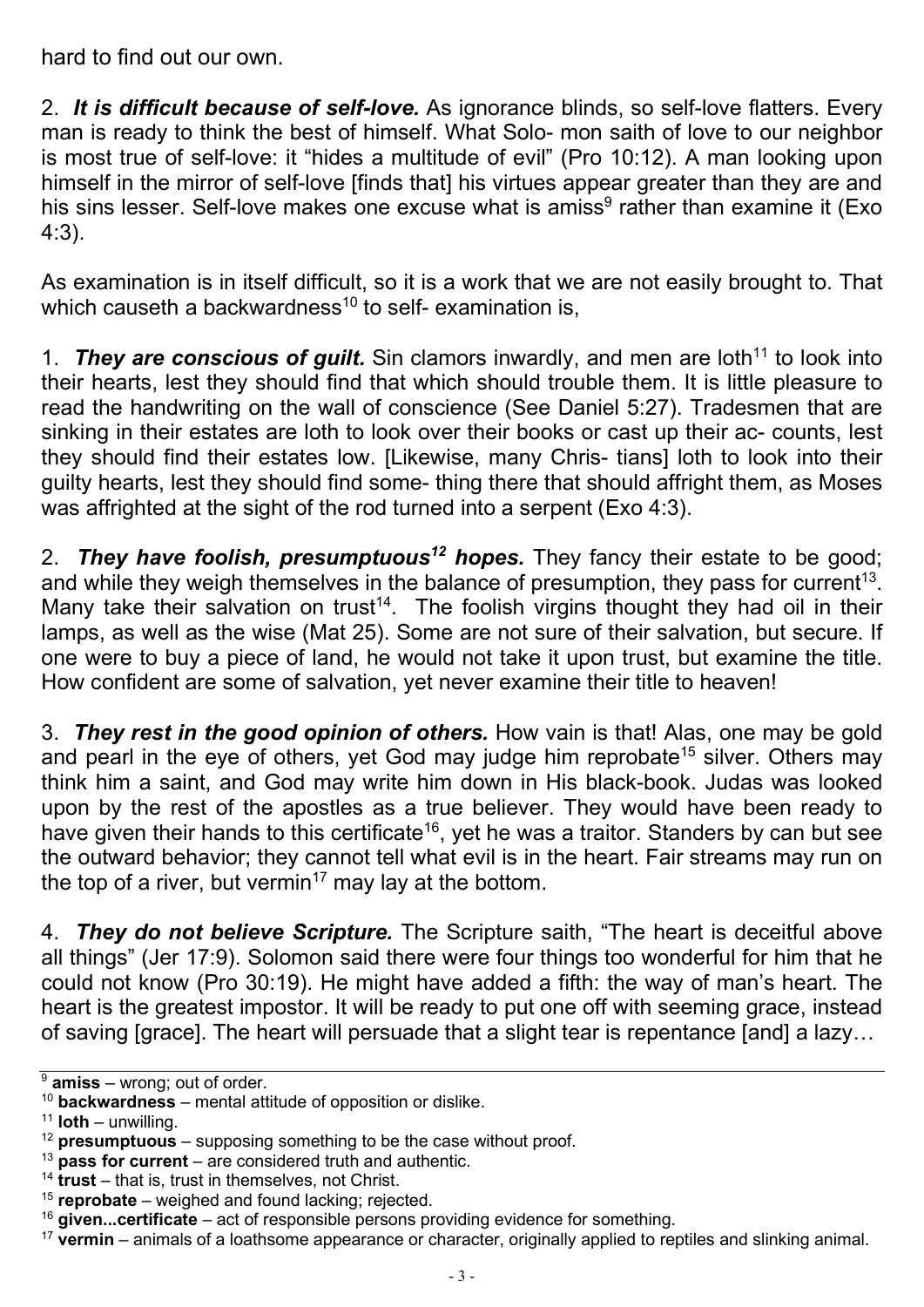desire is faith. Now because the generality of people does not believe that there is such fallacy in their hearts, they are slow to examine them. This natural backwardness in us to self- reflection should cause us to offer the more violence to ourselves in making a thorough disquisition<sup>18</sup> and search of our hearts.

O that I might prevail with Christians to take pains with them- selves in this great work of examination! Their salvation depends on it. It is the note of a harlot [that] she is seldom at home: "Her feet abide not in her house: Now is she without, now in the streets" (Pro 7:11-12). It is a sign of a harlot-professor to be altogether abroad, spy- ing the faults of others, but never at home with his own heart. O let us try our hearts as we do gold by the touchstone<sup>19</sup>. Let us examine our sins and, finding out this leaven, burn it. Let us examine our grace, [to see if] it be the right kind. One went into the field to gather herbs, but he gathered wild gourds, and then death was in the pot (2 Ki 4:40). So many think they have grace—the right herb. But it proves a wild gourd and brings death and damnation.

## That we may offer violence to ourselves in this great business of examination, let these few things be seriously weighed:

1. Without self-examination, we can never know how it is with us. If we should die presently, we cannot tell what coast we should sail to, whether to hell or heaven. It is reported [that] Socrates<sup>20</sup> [made] this speech when he was going out of the world: "I am now to die, and the gods know whether I shall be happy or miserable." That man who is ignorant of the state of his soul must needs have the trembling at the heart, as Cain had a shaking in his flesh. By a serious scrutiny of our hearts, we come to know to which prince we belong—the prince of peace or the prince of the air.

2. If we will not try ourselves, God will try us. He will examine us as the chief captain did Paul—by scourging (Act 22:24). He will ask that question as Christ [did]: "Whose image and superscription is this?" And if we cannot show Him His own image, He will reject us.

3. There is secret corruption within, which will never be found out but by searching. There is in the heart (as Augustine saith) hidden pollution. When Pharaoh's steward accused Joseph's brethren of having the cup, they dared to have sworn they had not the cup in their sacks. Little doth a man know what atheism, pride, uncleanness is in his heart until he searcheth.

4. The great advantage that will accumulate to us. The benefit is great whichsoever way things turn. If upon examination we find that we have not grace in truth, then the mistake is discovered, and the dan- ger prevented. If we find that we have grace, we may take the comfort of it. How glad was he that had "found the pearl of great price"? He that upon search finds that he hath but the least degree of grace is like one that hath found his box of evidences: he is heir to all the promises and in a state of…

 $18$  disquisition – investigation; examination.

<sup>&</sup>lt;sup>19</sup> **touchstone** – mineral used for testing the quality of gold.

 $20$  Socrates (469-399 B.C.) – Greek philosopher.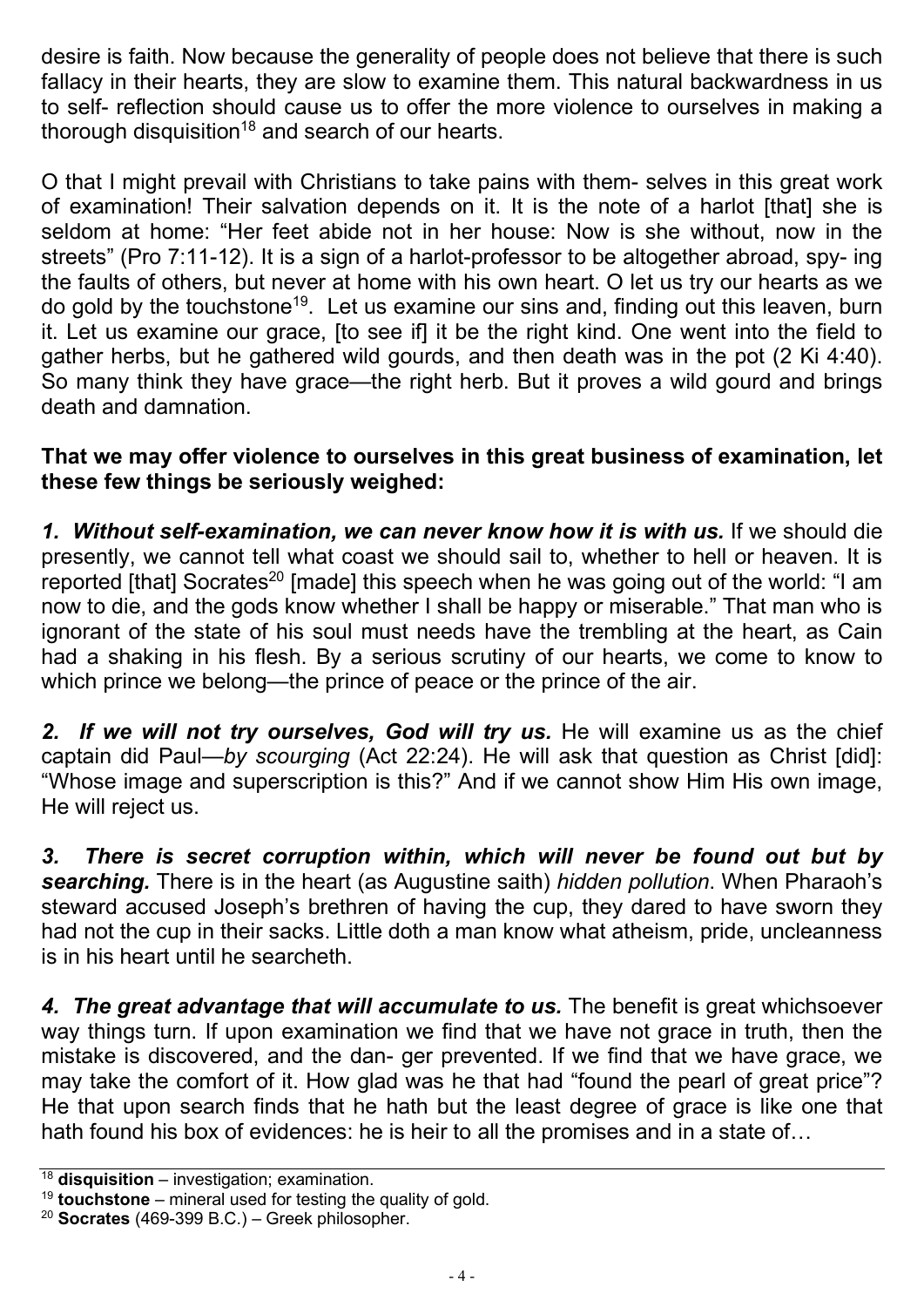salvation! And that we may go on the more successfully in this work, let us desire God to help us find out our hearts: "That which I see not teach thou me" (Job 34:32). Lord, take off the veil; show me my heart; let me not perish through mistake or go to hell with hope of heaven.

Thomas Watson (c. 1620-1686): English Nonconformist Puritan preacher and author; possibly born in Yorkshire, England, UK.

## A New Year Prayer

(Eph 5: 1 - 21)

One year, dear Lord, is all I ask, One year of days filled with Thy love; To live on earth for Thee above; One year to walk as Thou didst walk, To do Thy will more than to talk; One year to follow Thee, dear Lord, Drawn close to Thee by love's strong cord!

One year, dear Lord, is all I ask, One year of days filled with Thy light; Teach me, by faith and not by sight, To labour on before it's night; To prove the beauty of Thy will; To know: "I am the Lord, be still!"

One year, dear Lord, is all I ask, One year of vision circumspect, To run the race with Thy elect, To heed Thy voice, not to neglect; I'll buy the time, the golden hour, Redeem the days, yea, by Thy power!

Dear Lord, Just one more year is all I ask, And by Thy grace, "On with the task!" Just to redeem the fleeting hour, Just to reflect Thy wondrous power!